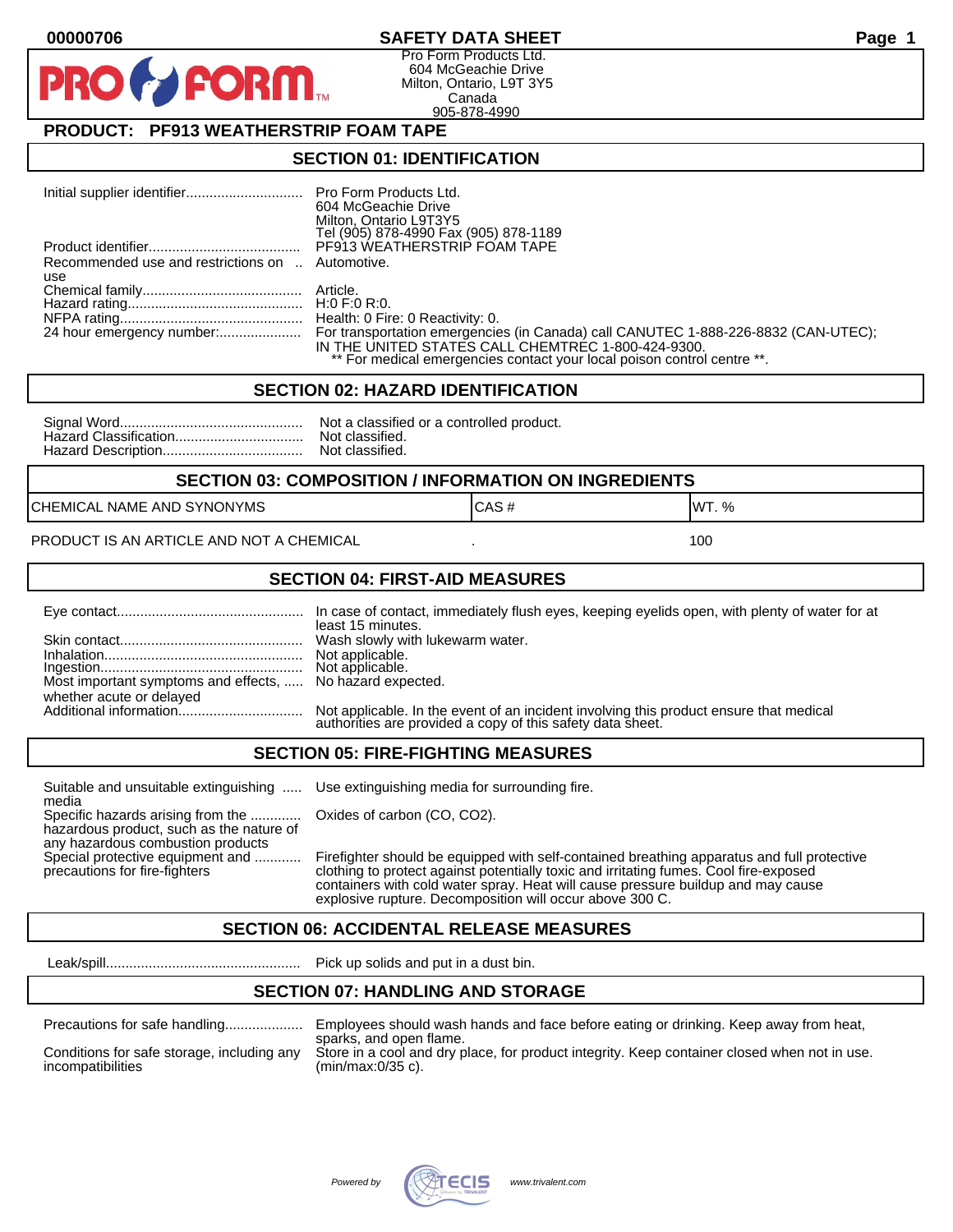**00000706 SAFETY DATA SHEET Page 2**

### **SECTION 08: EXPOSURE CONTROLS / PERSONAL PROTECTION**

| <b>INGREDIENTS</b>               | TWA | <b>ACGIH TLV</b><br>STEL                                                                                                          | <b>IPEL</b> | <b>OSHA PEL</b><br>STEL                                                              | <b>NIOSH</b><br>IREL |
|----------------------------------|-----|-----------------------------------------------------------------------------------------------------------------------------------|-------------|--------------------------------------------------------------------------------------|----------------------|
|                                  |     | Not applicable.<br>Not applicable.<br>Not applicable.<br>Wear adequate protective clothes.<br>Safety boots per local regulations. |             | Educate and train employees on the safe use and handling of the product. Employees   |                      |
| Appropriate engineering controls |     | General ventilation.                                                                                                              |             | should wash their hands and face before eating, drinking, or using tobacco products. |                      |

## **SECTION 09: PHYSICAL AND CHEMICAL PROPERTIES**

| Appearance/Physical state                      | Tape.                                                             |
|------------------------------------------------|-------------------------------------------------------------------|
|                                                | Various colours. (Prolonged storage may lead to discolouration.). |
|                                                | Slight.                                                           |
|                                                | Not applicable.                                                   |
| Vapour pressure (mm Hg)                        | Not applicable.                                                   |
|                                                | Not applicable.                                                   |
|                                                | Not applicable.                                                   |
| Relative Density (Specific Gravity)            | No data.                                                          |
| Melting / Freezing point (deg C)               | Not applicable.                                                   |
|                                                | Insoluble.                                                        |
| Initial boiling point / boiling range (deg C). | Not applicable.                                                   |
|                                                | Not applicable.                                                   |
| Flash point (deg C), method                    | Not applicable.                                                   |
| Auto ignition temperature (deg C)              | Not applicable.                                                   |
| Upper flammable limit (% vol)                  | Not applicable.                                                   |
| Lower flammable limit (% vol)                  | No Data.                                                          |
| Partition coefficient - n-octanol/water        | No data.                                                          |
|                                                | No data.                                                          |
|                                                | No data.                                                          |

## **SECTION 10: STABILITY AND REACTIVITY**

| Conditions to avoid, including static  Keep away from heat.<br>discharge, shock or vibration<br>Hazardous decomposition products Oxides of carbon (CO,CO2). | Stable at normal temperatures and pressures.<br>Avoid heat, sparks and flames.<br>Possibility of hazardous reactions Will not occur under normal temperature and pressure. |
|-------------------------------------------------------------------------------------------------------------------------------------------------------------|----------------------------------------------------------------------------------------------------------------------------------------------------------------------------|
|                                                                                                                                                             |                                                                                                                                                                            |

# **SECTION 11: TOXICOLOGICAL INFORMATION**

| <b>INGREDIENTS</b> |                                                      | ILC50                                                                                   | LD50 |
|--------------------|------------------------------------------------------|-----------------------------------------------------------------------------------------|------|
|                    | Not expected to pose any hazards.<br>Not applicable. | occupational hygiene adhered to, risks are improbable. May cause mechanical irritation. |      |

## **SECTION 12: ECOLOGICAL INFORMATION**

Persistence and degradability................... Not available.

## **SECTION 13: DISPOSAL CONSIDERATIONS**

and methods of disposal, including any contaminated packaging

Information on safe handling for disposal . Dispose of waste in accordance with all applicable Federal, Provincial/State and local